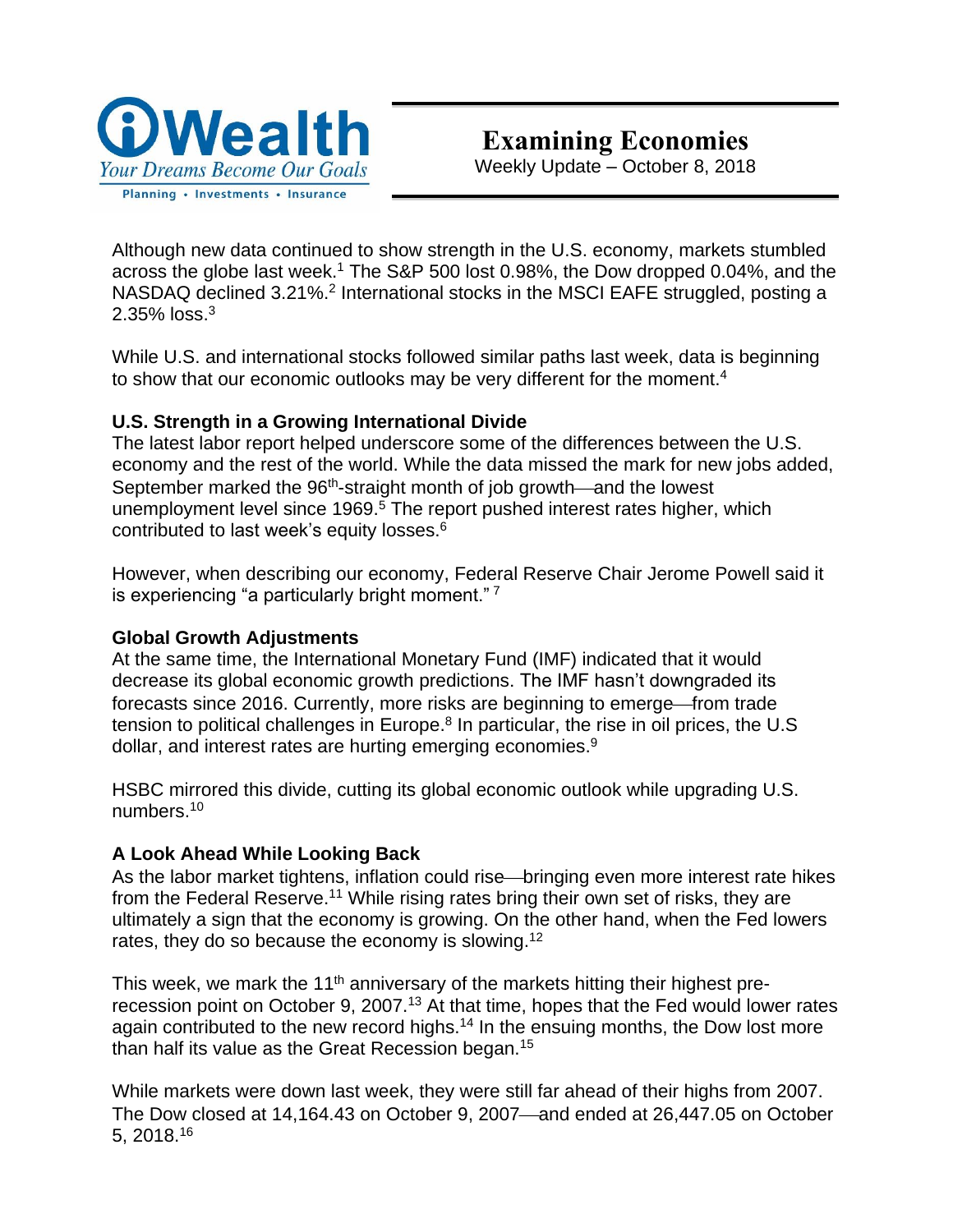Investors have experienced quite a ride in the past 11 years, but the market's long-term growth is undeniable. Risks are here, as they always are. But we are here to help you understand and navigate those risks, no matter what the markets bring.

### **ECONOMIC CALENDAR**

**Monday:** U.S. Holiday: Columbus Day **Wednesday:** PPI-FD **Thursday:** CPI, Jobless Claims **Friday:** Import and Export Prices, Consumer Sentiment

| DATA AS OF 10/5/2018         | 1 WEEK   | <b>SINCE 1/1/18</b> | 1 YEAR   | 5 YEAR | 10 YEAR |
|------------------------------|----------|---------------------|----------|--------|---------|
| STANDARD & POOR'S 500        | $-0.98%$ | 7.93%               | 13.07%   | 11.29% | 10.13%  |
| <b>DOW</b>                   | $-0.04%$ | 6.99%               | 16.12%   | 11.90% | 9.86%   |
| <b>NASDAQ</b>                | $-3.21%$ | 12.82%              | 18.27%   | 15.39% | 14.87%  |
| <b>INTERNATIONAL</b>         | $-2.35%$ | $-6.03%$            | $-2.36%$ | 1.19%  | 2.23%   |
| DATA AS OF 10/5/2018         | 1 MONTH  | <b>6 MONTHS</b>     | 1 YEAR   | 5 YEAR | 10 YEAR |
| <b>TREASURY YIELDS (CMT)</b> | 2.15%    | 2.41%               | 2.64%    | 3.07%  | 3.23%   |

Notes: All index returns (except S&P 500) exclude reinvested dividends, and the 5-year and 10-year returns are annualized. The total returns for the S&P 500 assume reinvestment of dividends on the last day of the month. This may account for differences between the index returns published on [Morningstar.com](http://morningstar.com/) and the index returns published elsewhere. International performance is represented by the MSCI EAFE Index. Past performance is no guarantee of future results. Indices are unmanaged and cannot be invested into directly.



*"My old father used to have a saying: If you make a bad bargain, hug it all the tighter."* 

*— Abraham Lincoln*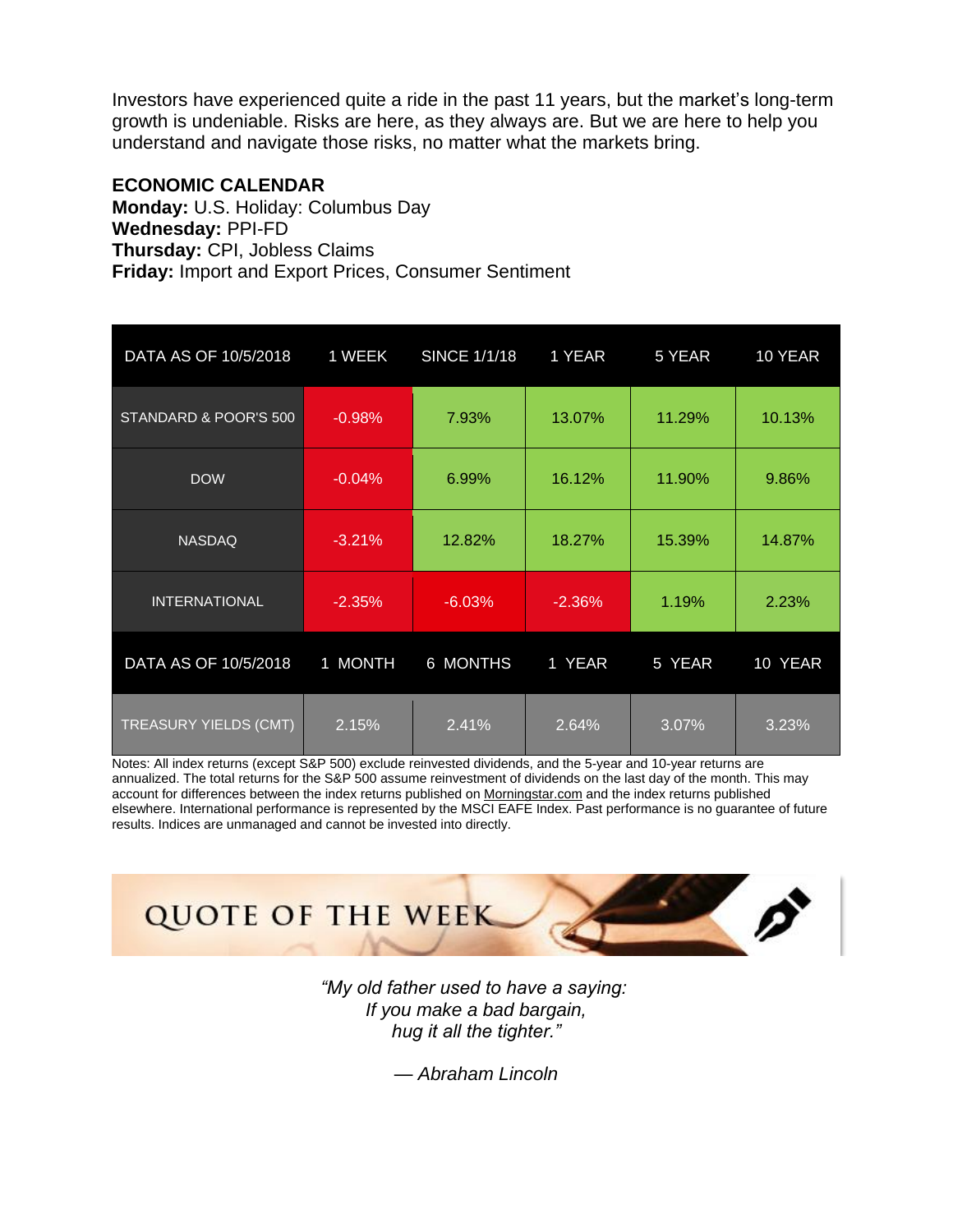

## **Salmon BLT**



Serves 4

**Ingredients:**

8 bacon slices ½ cup low-fat Greek yogurt ½ cup fresh dill, roughly chopped 1 scallion, finely chopped 1 pound skinless salmon fillet Salt Pepper 1 teaspoon oil 8 thick slices toasted bread **Lettuce** Tomato

## **Directions:**

- 1. Cook the bacon until it is crisp.
- 2. Mix together low-fat Greek yogurt, fresh dill, scallion, and 1/4 teaspoon of both salt and pepper.
- 3. Slice salmon fillet into 4 thin pieces. Sprinkle with ¼ teaspoon of both salt and pepper.
- 4. Cook the salmon in oil on medium heat until it is opaque, 1-2 minutes per side.
- 5. Spread the yogurt mix on 4 slices of the toasted bread. Place lettuce, sliced tomato, salmon, and bacon on top. Place 4 more slices of toasted bread on top.

Recipe adapted from Good Housekeeping<sup>17</sup>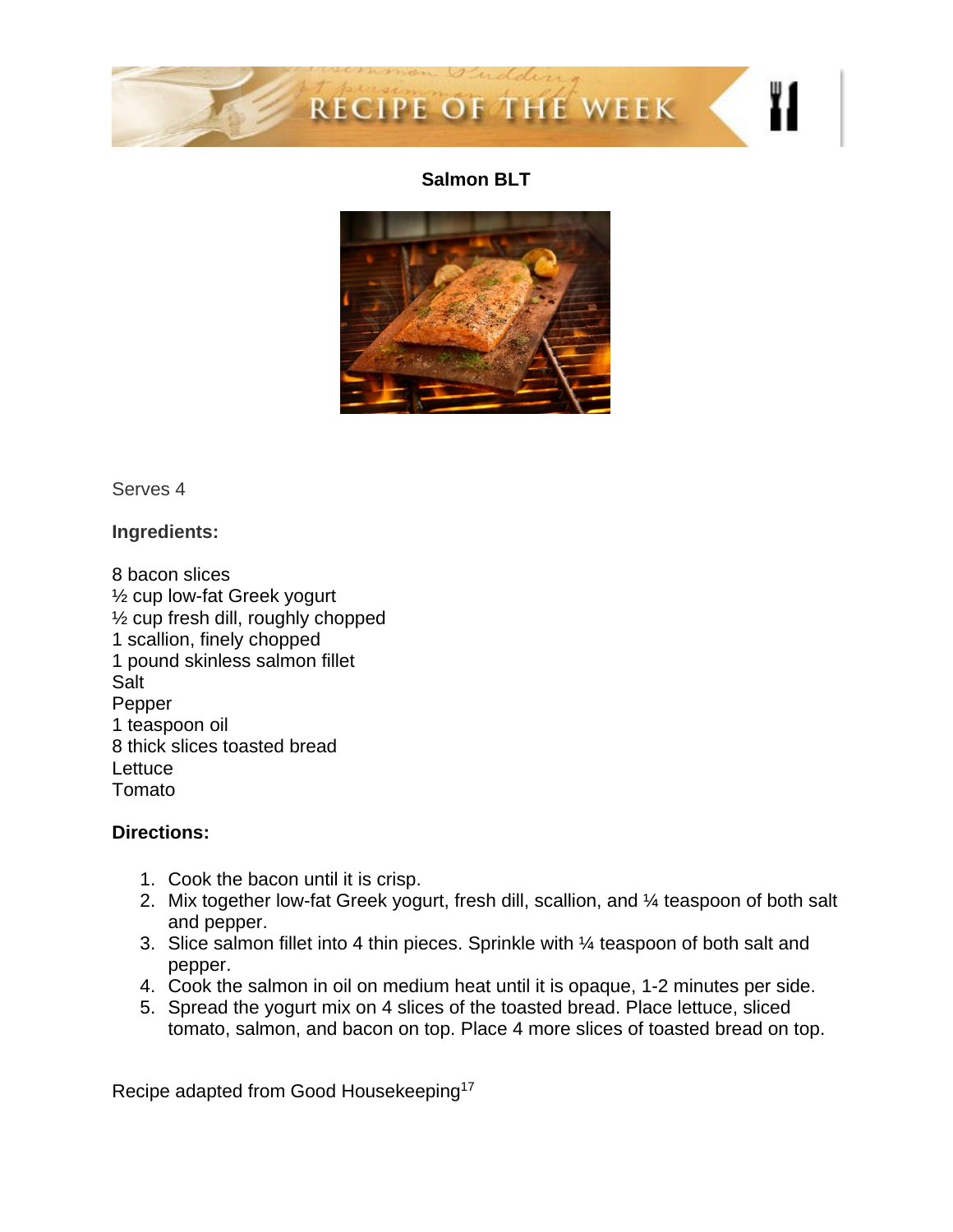

## **Is It Time for a 'Paycheck Checkup'?**

That big tax return may have allowed you to pay bills, build your savings, or buy something you've wanted for some time. With passage of the Tax Cuts and Jobs Act in late 2017, the tax code changed, making potentially for an even rosier tax picture for some at the end of this year.

However, the IRS urges taxpayers to get a paycheck checkup to ensure you don't encounter any surprises come time for tax filing early in 2019.

A paycheck checkup will help make sure your employer is withholding the correct amount from your paycheck. Go to [https://www.irs.gov/individuals/irs-withholding](https://www.irs.gov/individuals/irs-withholding-calculator)[calculator](https://www.irs.gov/individuals/irs-withholding-calculator) for more information.

Here are some of the changes in the law that may affect your taxes:

- The act lowered tax rates and changed tax brackets.
- Standard deductions nearly doubled to \$24,000 for joint filers and \$12,000 for singles.
- The act eliminated personal exemptions.
- The child tax credit is larger.
- The act added a credit for dependents who can't be claimed with the child tax credit.

The calculator may help you determine the best withholding level to suit your needs.

For more information about withholdings and other tax changes, go to [https://www.irs.gov/newsroom/tax-reform-resources.](https://www.irs.gov/newsroom/tax-reform-resources)

Other details may apply, and you can find more information on the IRS website.

This information is not intended to be a substitute for specific individualized tax advice. We suggest that you discuss your specific tax issues with a qualified tax advisor.

Tip adapted from  $IRS.gov^{18}$ 



**How Do You Get Out of a Steep Bunker?**

It's not just your normal course hazard. It's a bunker, with high walls and often filled with sand.

If your ball lands in a bunker, you're faced with a dilemma: How do you get the ball to hop over the bunker barrier to go at least in the general direction of the hole?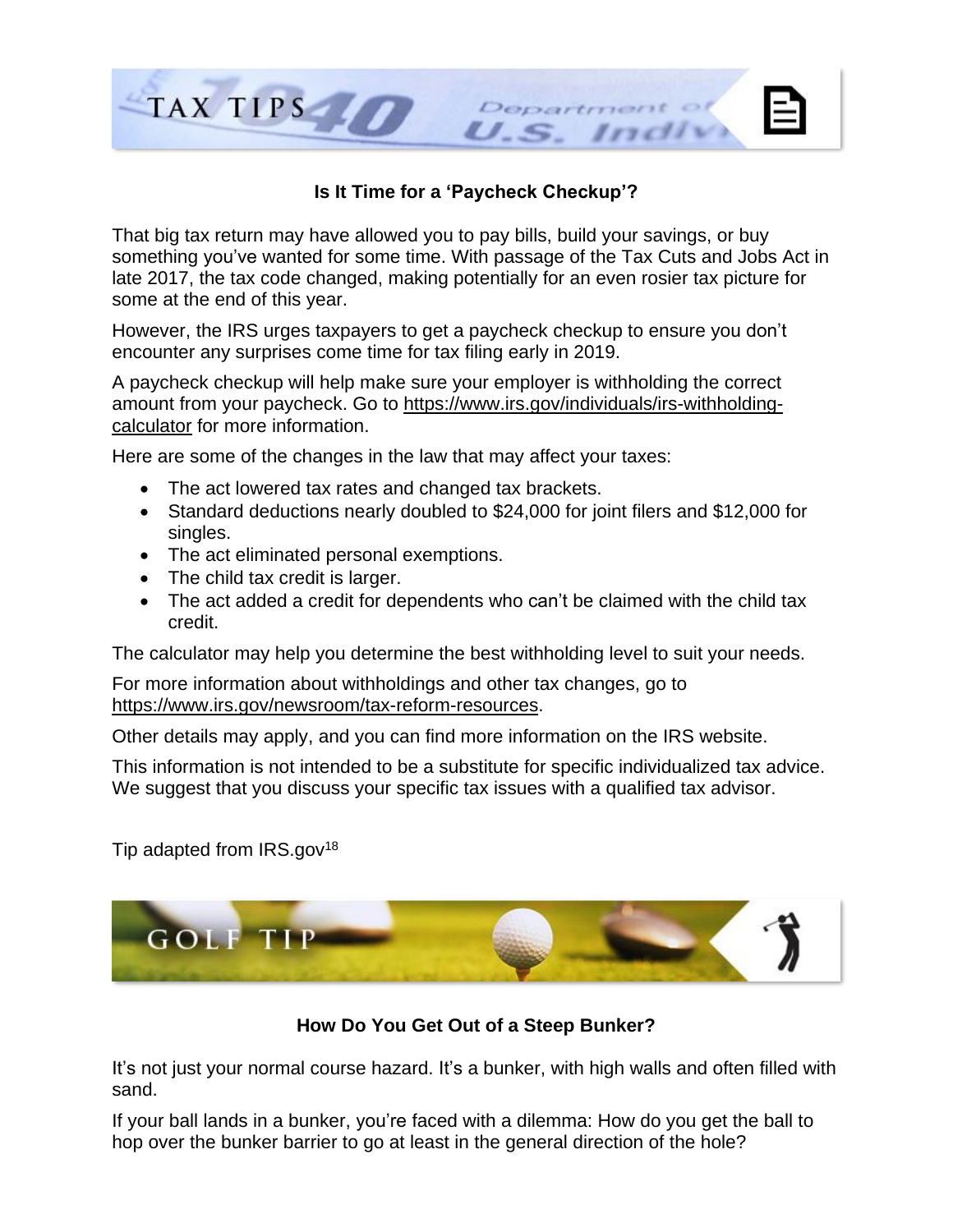- 1. Calm down. You can do it. This fate has befallen other players as well.
- 2. Analyze your predicament. Come up with an action plan. You can try to hit the ball high and hard so that it hops gently over the ledge in the direction of the hole. Or you can opt for a lower exit that might produce a cleaner break.
- 3. Be realistic. If your ball lies against a steep face over which you must knock the ball to get it going in the direction of the hole, then choosing another escape might be the best and more reasonable option.
- 4. If you do think you can get it to hop over the high wall, go for the long, slow swing. That means your backswing is going to stretch long to create a swingthrough. Your clubhead speed will feel slower, which will produce a higher, softer shot, sending the ball hopping merrily upward and over the barrier.
- 5. Hold the club with the left wrist (for right-handed players) cupped, which means the back of your hand is closer to the top of your forearm than your palm.
- 6. As you swing (long and slow) release the clubhead as it moves through the sand so that you don't dig deep into the terrain with the club's handle leaning toward the target at the strike.
- 7. Climb triumphantly out of the bunker. At this point, you may perform a brief celebratory dance of victory.

Tip adapted from GolfDigest<sup>19</sup>



# **Get Your Allergy Basics Right Here**

Doctors call those annoying irritants—pollens, mold, animal dander, certain foods— "allergens."

Allergens, which by themselves are usually harmless, cause allergies; more than one in five Americans suffer from them.

Allergies occur when you encounter "triggers," which may involve inhaling, swallowing, or making skin contact with allergens.

Your body produces IgE, a protein to counteract the allergic reaction. The protein grabs the allergen, which causes your body to release histamine into your blood.

The increased histamine level produces the symptoms, which include:

- Itchy or watery eyes
- Sneezing
- Itchy or runny nose
- Feeling tired or ill

Symptoms of skin allergies include rashes and hives.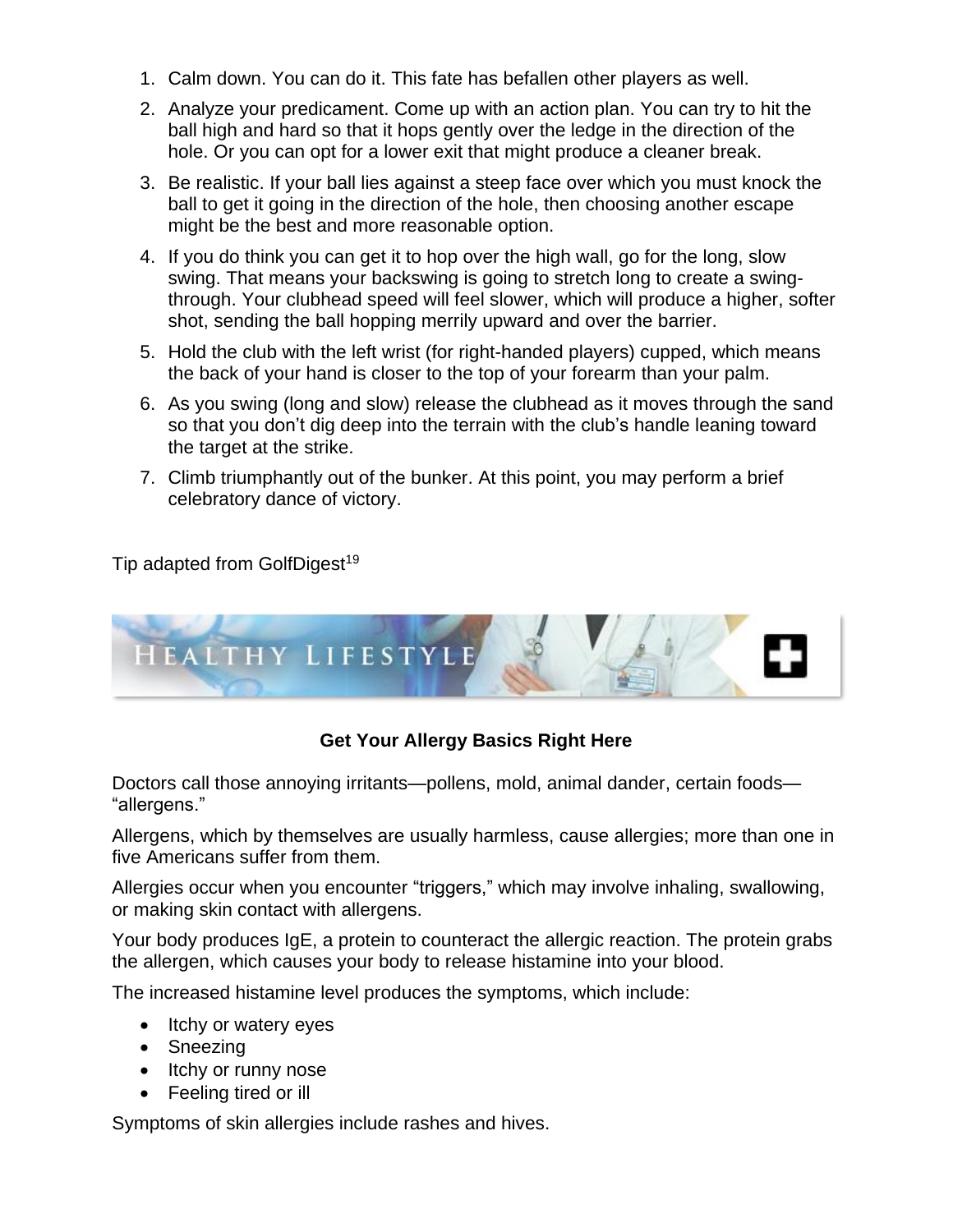Treatment may involve taking antihistamines or decongestants. Nasal sprays also may help.

Doctors may prescribe an inhaler to manage allergy-induced asthma, or they may inject you with special antibodies to reduce symptoms.

Allergy shots help alleviate symptoms that don't respond to conventional treatment. Shots help target hay fever and allergic reactions.

Tips adapted from WebMD<sup>20</sup>



## **Green Tips for Eco-Friendly Renovating**

You've always been focused on environmental matters. You want everything you do to be eco-friendly. And now you want to do some home renovations. How do you renovate and remain earth friendly?

Here are six tips:

- 1. Reconsider adding space. More room doesn't necessarily make for more comfortable living. But it does add to utility and furniture costs.
- 2. Do an energy audit. Hire a professional to inspect your home for efficiency.
- 3. Hire a LEED-certified contractor. LEED (Leadership in Energy and Environmental Design) certification helps you get the latest in green building practices.
- 4. Go with non-toxic paints. Low-VOC (volatile organic compounds) and Green Seal certified paints don't use the more dangerous solvents.
- 5. Get energy-efficient appliances. The "Energy Star" label on dishwashers and refrigerators directs you to the best and most eco-friendly choices.
- 6. Donate extra materials to local organizations, such as parks and recreation departments, schools, or other community organizations.

Tip adapted from EarthShare<sup>21</sup>

## *Share the Wealth of Knowledge!*

*Please share this market update with family, friends, or colleagues. We love being introduced!*

Securities and Advisory Services offered through LPL Financial, a Registered Investment Advisor. Member FINRA/SIPC.

Investing involves risk including the potential loss of principal. No investment strategy can guarantee a profit or protect against loss in periods of declining values.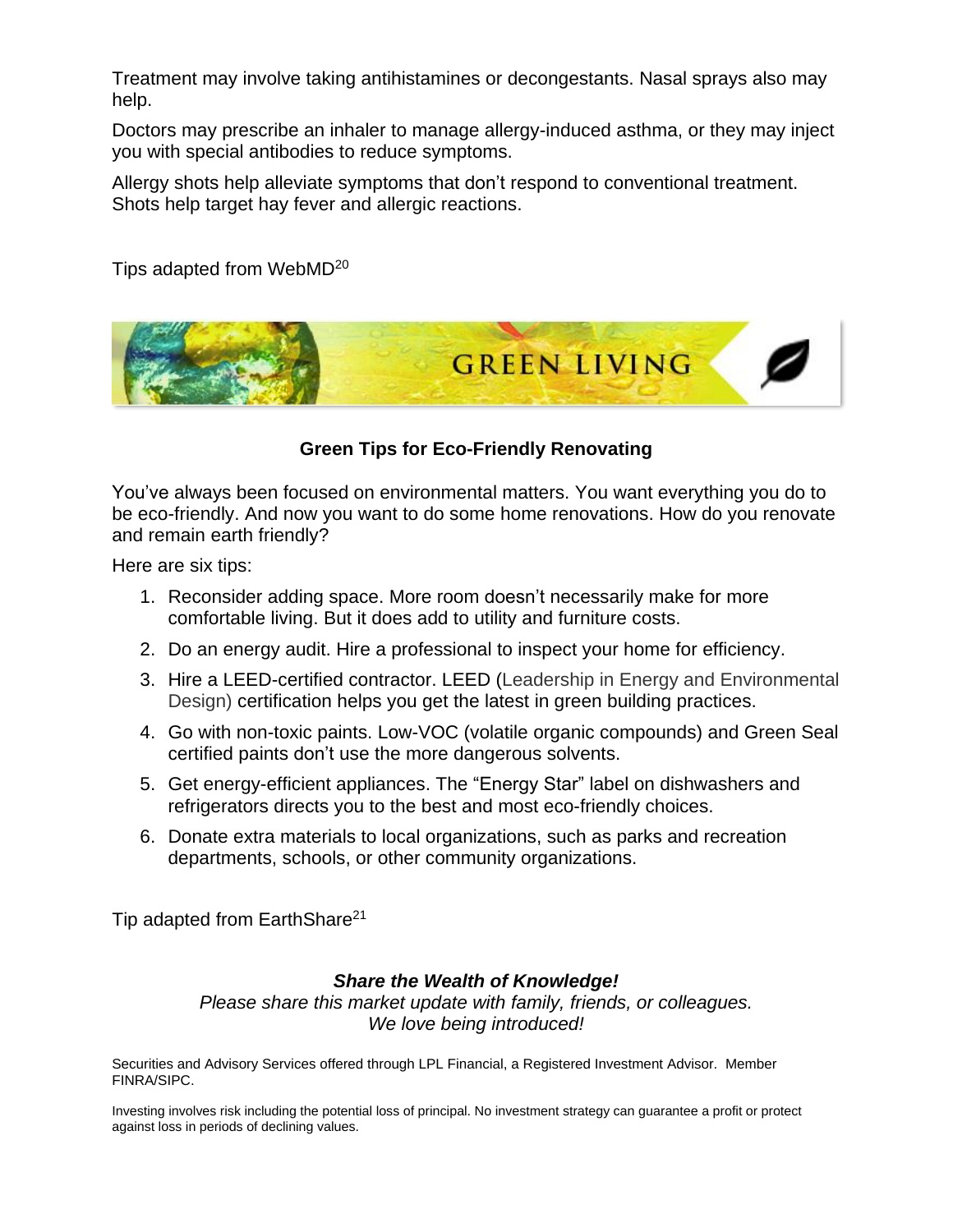Diversification does not guarantee profit nor is it guaranteed to protect assets.

International investing involves special risks such as currency fluctuation and political instability and may not be suitable for all investors.

The Standard & Poor's 500 (S&P 500) is an unmanaged group of securities considered to be representative of the stock market in general.

The Dow Jones Industrial Average is a price-weighted average of 30 significant stocks traded on the New York Stock Exchange and the NASDAQ. The DJIA was invented by Charles Dow back in 1896.

The Nasdaq Composite is an index of the common stocks and similar securities listed on the NASDAQ stock market and is considered a broad indicator of the performance of stocks of technology companies and growth companies.

The MSCI EAFE Index was created by Morgan Stanley Capital International (MSCI) that serves as a benchmark of the performance in major international equity markets as represented by 21 major MSCI indices from Europe, Australia, and Southeast Asia.

The 10-year Treasury Note represents debt owed by the United States Treasury to the public. Since the U.S. Government is seen as a risk-free borrower, investors use the 10-year Treasury Note as a benchmark for the long-term bond market.

Opinions expressed are subject to change without notice and are not intended as investment advice or to predict future performance.

Past performance does not guarantee future results.

You cannot invest directly in an index.

Consult your financial professional before making any investment decision.

Fixed income investments are subject to various risks including changes in interest rates, credit quality, inflation risk, market valuations, prepayments, corporate events, tax ramifications and other factors.

These are the views of Platinum Advisor Strategies, LLC, and not necessarily those of the named representative, Broker dealer or Investment Advisor, and should not be construed as investment advice. Neither the named representative nor the named Broker dealer or Investment Advisor gives tax or legal advice. All information is believed to be from reliable sources; however, we make no representation as to its completeness or accuracy. Please consult your financial advisor for further information.

By clicking on these links, you will leave our server, as the links are located on another server. We have not independently verified the information available through this link. The link is provided to you as a matter of interest. Please click on the links below to leave and proceed to the selected site.

<sup>1</sup> [https://www.reuters.com/article/us-global-markets/stocks-fall-globally-after-u-s-jobs-data-treasury-yields-rise-again](https://www.reuters.com/article/us-global-markets/stocks-fall-globally-after-u-s-jobs-data-treasury-yields-rise-again-idUSKCN1MF04H)[idUSKCN1MF04H](https://www.reuters.com/article/us-global-markets/stocks-fall-globally-after-u-s-jobs-data-treasury-yields-rise-again-idUSKCN1MF04H)

<sup>2</sup> [http://performance.morningstar.com/Performance/index-c/performance-return.action?t=SPX&region=usa&culture=en-US](http://performance.morningstar.com/Performance/index-c/performance-return.action?t=SPX®ion=usa&culture=en-US)

[http://performance.morningstar.com/Performance/index-c/performance-return.action?t=!DJI&region=usa&culture=en-US](http://performance.morningstar.com/Performance/index-c/performance-return.action?t=!DJI®ion=usa&culture=en-US)

<http://performance.morningstar.com/Performance/index-c/performance-return.action?t=@CCO>

<sup>3</sup> <https://www.msci.com/end-of-day-data-search>

 $\overline{a}$ 

<sup>4</sup> [https://www.bloomberg.com/news/articles/2018-10-05/u-s-economy-isn-t-bright-enough-to-offset-global-growth](https://www.bloomberg.com/news/articles/2018-10-05/u-s-economy-isn-t-bright-enough-to-offset-global-growth-slowing?srnd=markets-vp)[slowing?srnd=markets-vp](https://www.bloomberg.com/news/articles/2018-10-05/u-s-economy-isn-t-bright-enough-to-offset-global-growth-slowing?srnd=markets-vp)

<sup>5</sup> <https://www.cnbc.com/2018/10/05/us-markets-jobs-report-and-rates-in-focus.html>